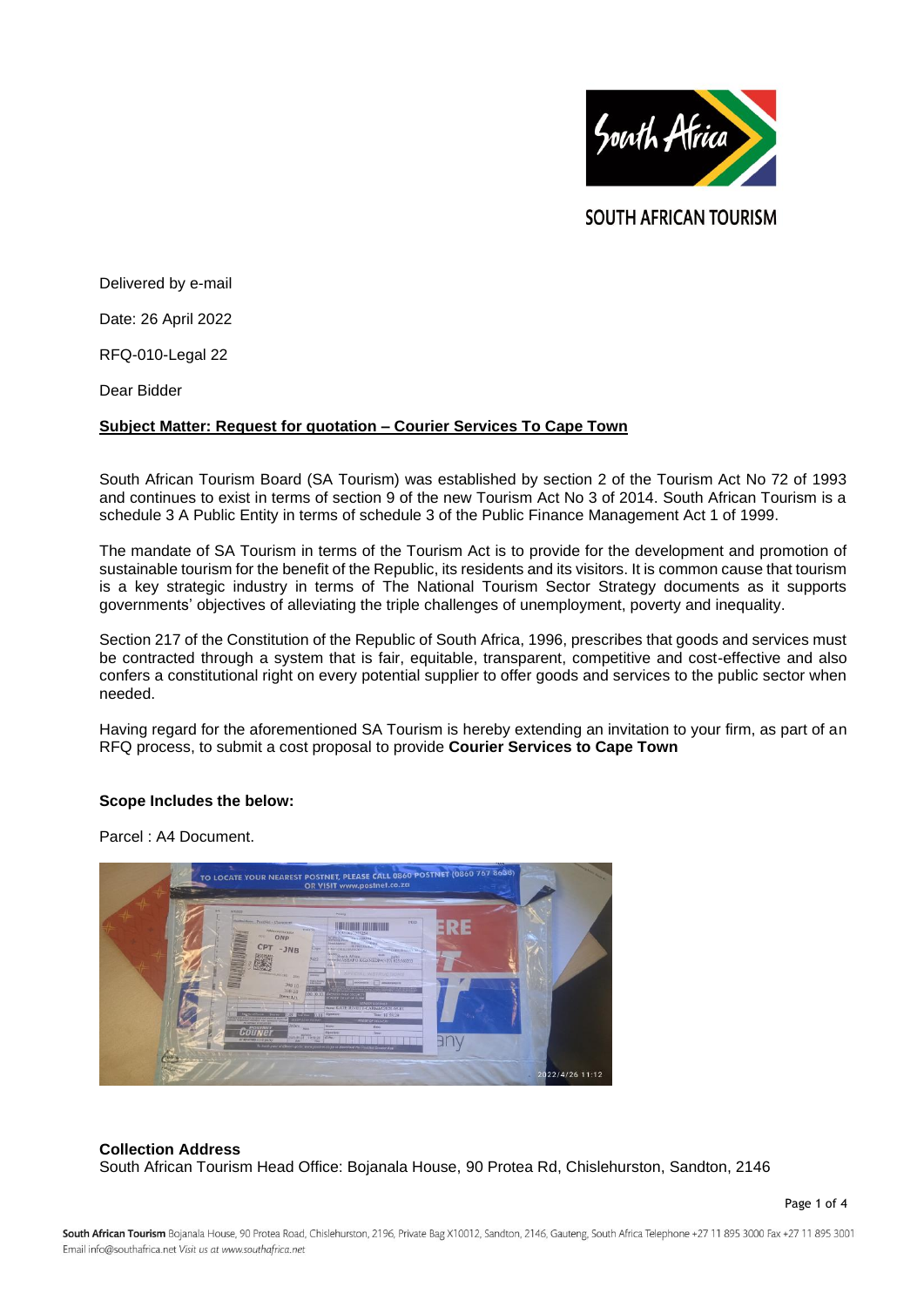# **Delivery Address**

28 Evergreen Avenue **Newlands** 7700 Cape Town

## **1. Format of proposals**

Bidders must complete and return all the necessary standard bidding documents (SBD's) attached to this request for financial proposals.

Bidders are advised that their proposals should be concise, written in plain English and simply presented in the same order as indicted below:-

- (a) Cover letter introducing your firm and credentials, capacity, capability and experience for this assignment;
- (b) National Treasury Centralized Supplier Database (CSD) registration summary report with a valid tax status;
- (c) Valid certified copy of B-BBEE certificate;
- (d) Bidders must have specific experience and submit at least three recent references (in a form of written proof(s) on their client's letterhead including relevant contact person(s), office telephone & fax number, website and email address) where similar work were undertaken.
- (e) Overview of the methodology your firm will apply for this assignment;
- (f) Project/assignment approach and plan which outlines the activities to be undertaken during the process;
- (g) Outline of the qualifications and related experience of the proposed resources that will be assigned to the matter;
- (h) Financial proposal to deliver the assignment including any other cost SA Tourism should be aware off for the successful completion of the assignment;
- (i) Declaration of Interest SBD 4;
- (j) Preference Point Claim Form SBD 6.1;
- (k) Declaration of Bidder's Past Supply Chain Management Practices SBD 8; and
- (l) Independent Bid Determination SBD 9.

### **2. Evaluation Method**

The cost proposals will be evaluated on comparative price and B-BBEE level of contribution, using the 80/20 preference point system contemplated in the Preferential Procurement Regulations 2017 where 80 points will be awarded for price while 20 points will be allocated for preference points for BBBEE as prescribed in the regulations

The points for functionality and the points for B-BBEE level of contribution will be added together and the proposal from the bidder which meets the highest score will be deemed the preferred proposal.

Points for B-BBEE level of contribution will be awarded in accordance with the below table:-

| <b>B-BBEE Status Level of</b><br><b>Contributor</b> | <b>Number of Points</b> |
|-----------------------------------------------------|-------------------------|
|                                                     | 20                      |
|                                                     | 18                      |
| っ                                                   | 14                      |
|                                                     | ィク                      |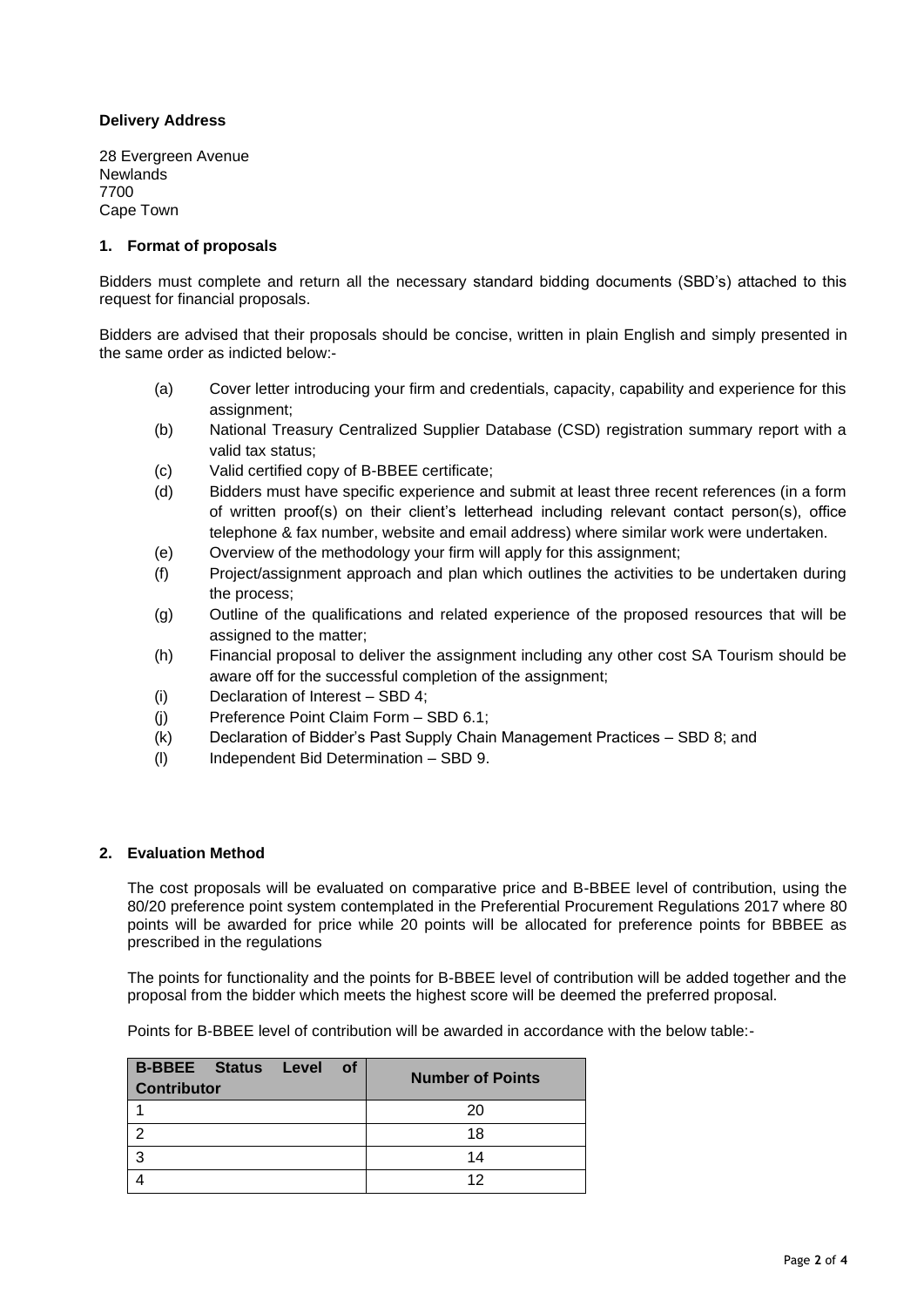| Non-compliant contributor |  |
|---------------------------|--|

Bidders are required to submit proof of B-BBEE Status Level of contributor. Proof includes original and valid B-BBEE Status Level Verification Certificates issued by a SANAS credited agency or certified copies thereof together with their price quotations, to substantiate their B-BBEE rating claims.

In terms of the Generic Codes of Good Practice, an enterprise including a sole propriety with annual total revenue of R10 million or less qualifies as an EME. An EME is required to submit a sworn affidavit confirming their annual total revenue of R10 million or less and level of black ownership to claim points as prescribed by regulation 6 and 7 of the Preferential Procurement Regulations 2017.

The Codes define a QSE as any enterprise with annual total revenue of between R10 million and R50 million. A QSE is required to submit a sworn affidavit confirming their annual total revenue of between R10 million and R50 million and level of black ownership or a B-BBEE level verification certificate to claim points as prescribed by regulation 6 and 7 of the Preferential Procurement Regulations 2017

Bidders who do not submit B-BBEE Status Level Verification Certificates or Sworn affidavits, in the case of EME's and QSE's, or who are non-compliant contributors to B-BBEE do not qualify for preference points for B-BBEE but will not be disqualified from the bidding process. They will score points out of 80 for price only and zero (0) points out of 20 for B-BBEE.

## **3. National Treasury Centralized Supplier Registration and B-BBEE Certificates**

All bid submissions must include a copy of successful registration on National Treasury's Centralized Supplier Database (CSD) with a valid tax clearance status and an original or certified copy of a B-BBEE verification certificate (if you have been assessed).

Proposals which does not include these documents will not be considered.

# **4. Deadline for submission**

All proposals must be e-mailed, in PDF format, to **[quotes@southafrica.net](mailto:sizakele@southafrica.net)** no later than **12h00 on Thursday 28 April 2022** and should remain valid for at least 45 days after the closing day.

### **5. Confidentiality**

The request for a cost proposal and all related information shall be held in strict confidence by bidders and usage of such information shall be limited to the preparation of the bid. All bidders are bound by a confidentially agreement preventing the unauthorized disclosure of any information regarding SA Tourism or of its activities to any other organization or individual. The bidders may not disclose any information, documentation or products to other clients without written approval of SA Tourism.

### **6. Terms of engagement**

No service should be provided to SA Tourism and no amount will become due and payable by SA Tourism before an official purchase order has been issued to the supplier where service delivery will be within the specified time scale after the receipt of the official purchase order.

# **7. Payments**

No advance payments will be made in respect of this assignment. Payments shall be made in terms of the deliverables as agreed upon and shall be made strictly in accordance with the prescripts of the PFMA (Public Finance Management Act, 1999. Act 1 of 1999).